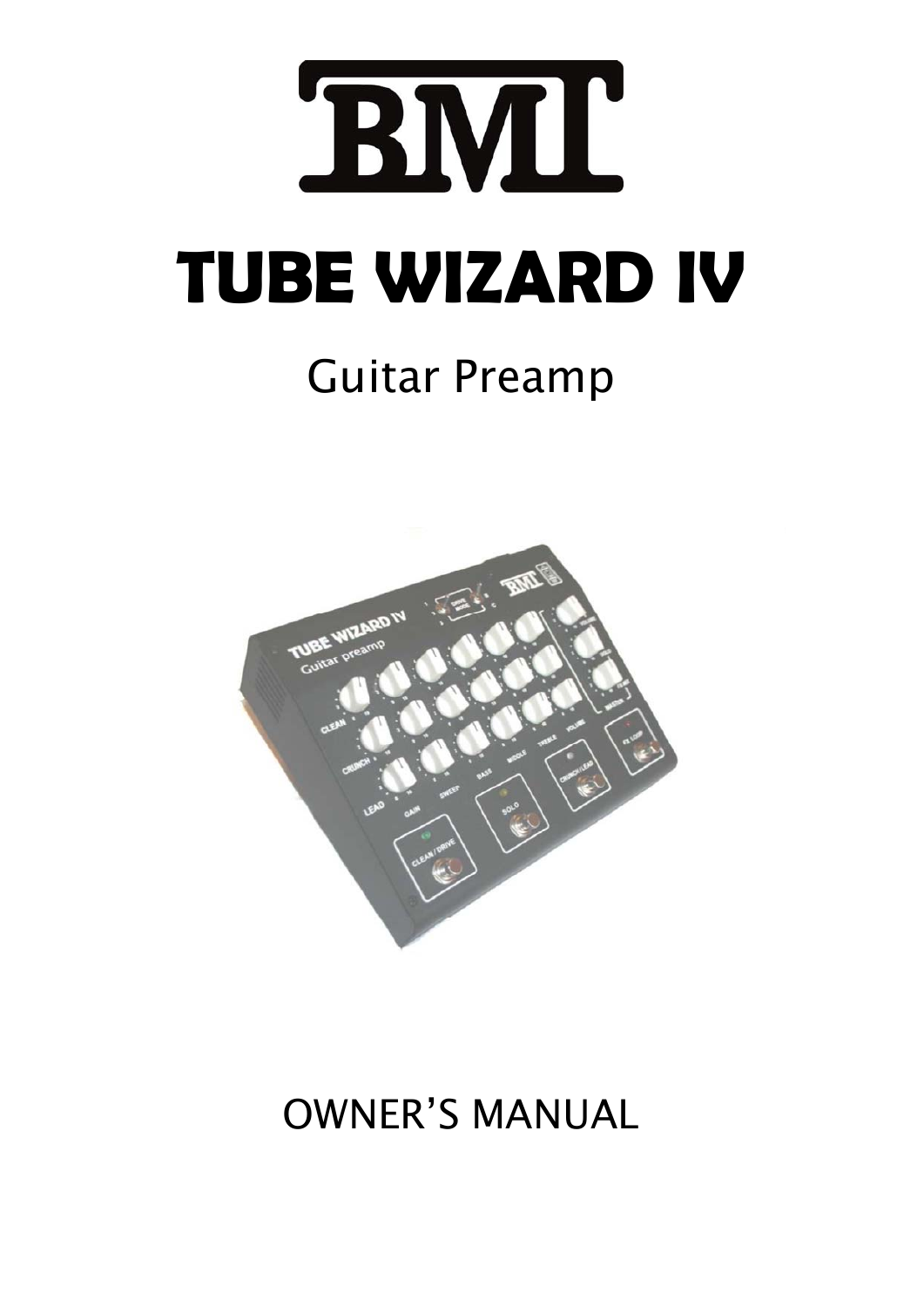## **BMI**

### **CONTENTS**

| 2. | Safety precautions and warnings4 |
|----|----------------------------------|
| 3. |                                  |
|    |                                  |
|    |                                  |
|    |                                  |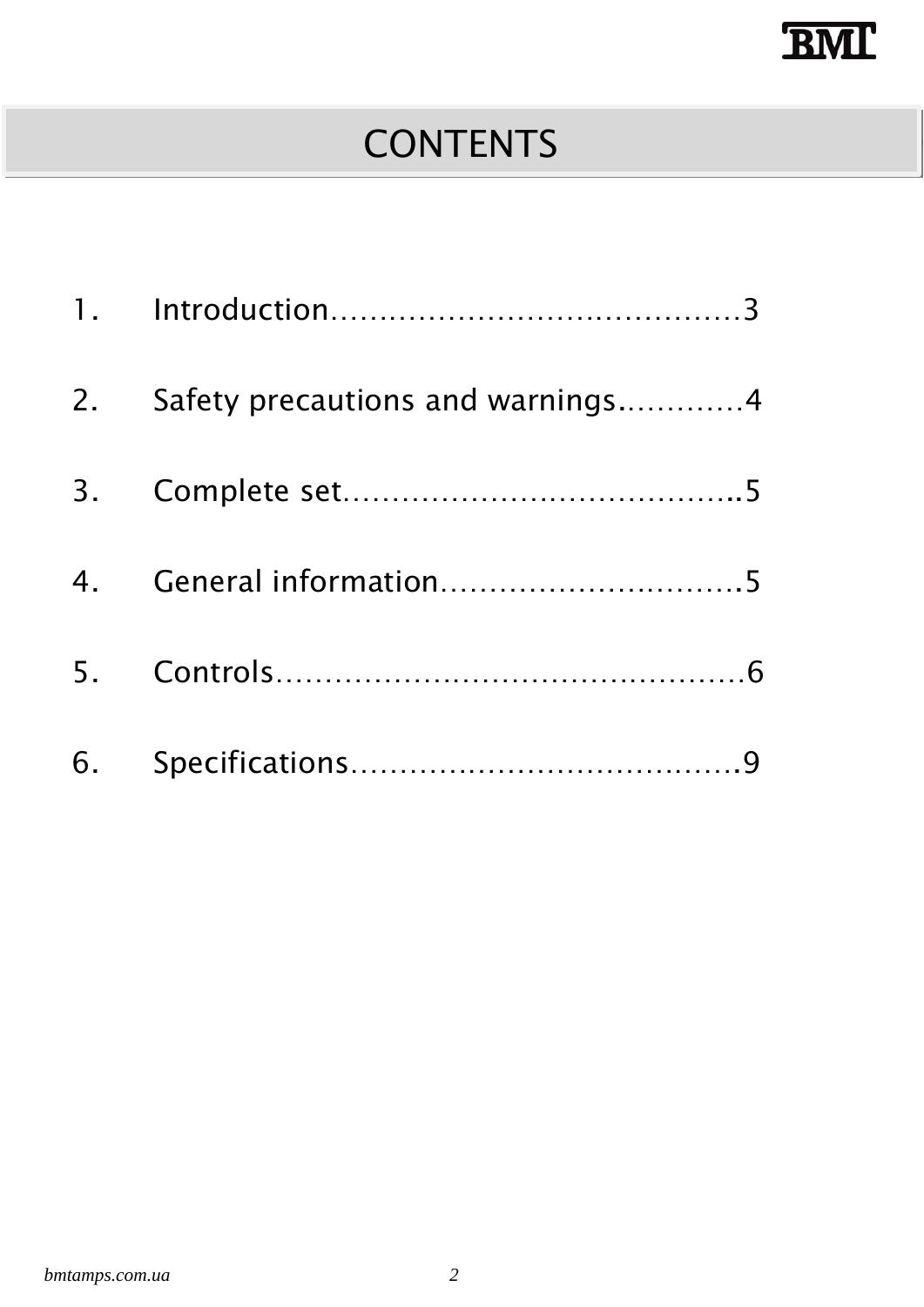### 1. INTRODUCTION

#### Dear user!

We are pleased to introduce you the guitar tube preamp **Tube Wizard IV**. Designed for modern guitarists, Tube Wizard IV is **ALL TUBE** and has **three separate channels** of audio processing:

**CLEAN** ‐ clean and slightly overdriven sound **CRUNCH** ‐ average level of overdrive **LEAD** ‐ high level of overdrive

All channels have **separate EQs**, which gives you a possibility to create great diversity of sound characters.

**SOLO** switch lets you adjust the volume when you play. This is a key function during live performances.

Preamp is equipped with **FX LOOP** ( parallel to serial adjustable ), which is crucial when you are looking for balance in preamp/effect sound.

Preamp has a progressive cabinet emulation system, so that you get an excellent guitar sound not only when connected to a guitar amp or power amp, but when you play "in‐line" and in headphones.

**Tube Wizard IV** will surprise you with a variety of options and shades of sound – you can get everything starting from crystal clean sound to a massively overloaded roar!

You are welcome to get acquainted with all the possibilities of Tube Wizard IV, and after that – just experiment! Take time to familiarize yourself with the wide range of sounds the preamp offers.

**Tube Wizard IV** will respond to every nuance of your performance!

Best wishes,

BMT Team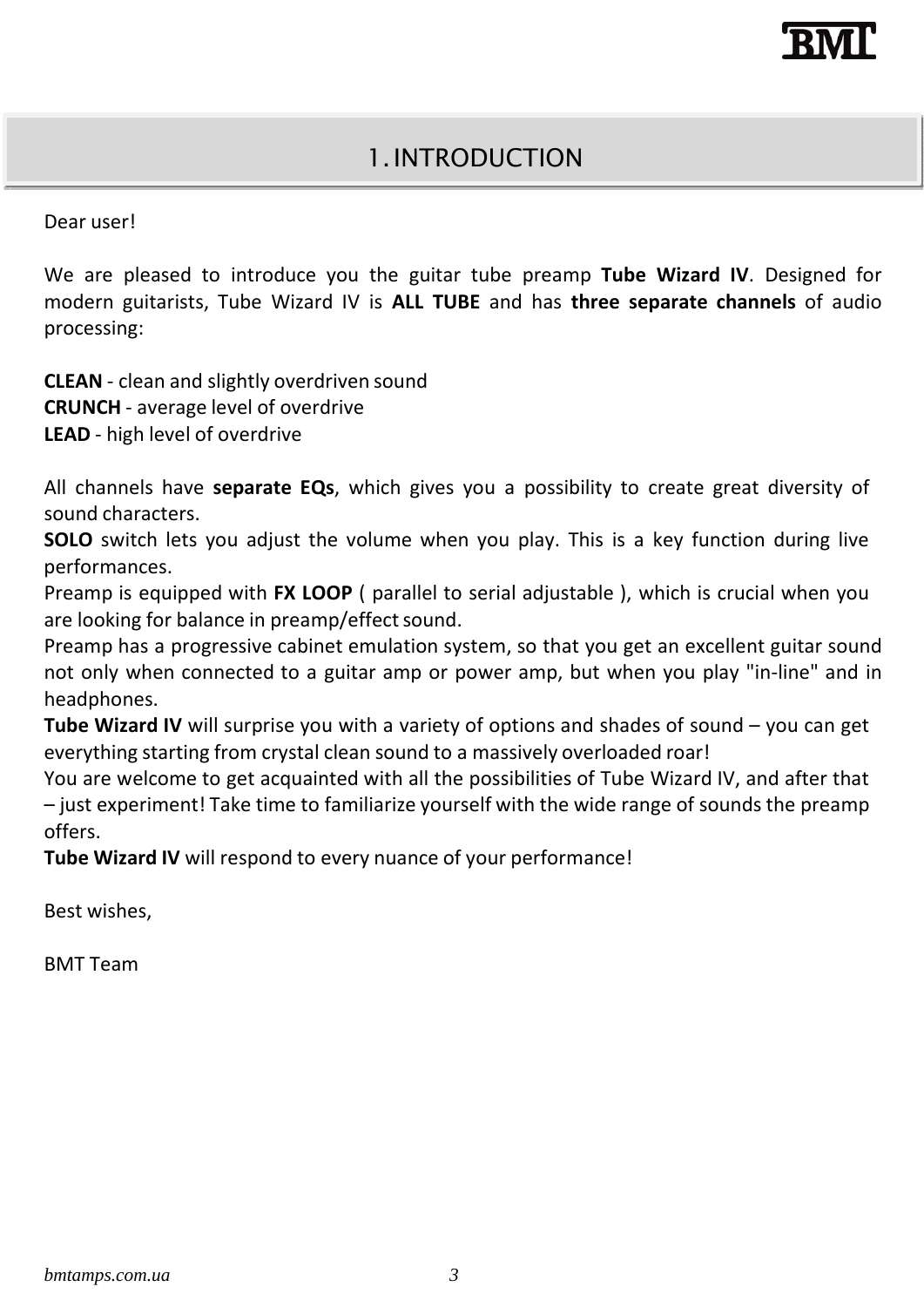#### **PLEASE, ALWAYS OBSERVE THESE PRECAUTIONS:**

- **CAUTION! DANGER! High voltage! Risk of electric shock!** The device is under high voltage, life‐threatening. To avoid electric shock, do not remove the instrument cover and do not try to make repairs. There are no user serviceable parts inside.
- $\rightarrow$  Keep the device away from children.
- $\rightarrow$  Before using, make sure the device is properly grounded.
- $\rightarrow$  In order to avoid fire or electric shock the device must not be exposed to rain or moisture. Do not place objects filled with liquid on top of the device.
- $\rightarrow$  Tube Wizard IV is equipped with a grounded power cord to prevent possible electric shock. The power cord must be connected to the grounded AC sockets. Do not disassemble the AC power receptacle.
- $\rightarrow$  When replacing the fuse, disconnect the preamp from mains and use fuses of the correct type and rating.
- $\rightarrow$  Lay the mains cable so that it is not stepped on and avoid its contact with sharp subjects.
- → **WARNING!** All service instructions are intended only for qualified personnel in order to avoid electric shock; do not carry out any repair works which are not described in the instruction manual. **Repair works must be carried out only by qualified experts.**

#### **To avoid possible damage of the preamp:**

- $\rightarrow$  Do not block or cover vent slots.
- $\rightarrow$  In case of thunderstorm or fire disconnect the device from the mains.
- $\rightarrow$  If the device is not used for one hour or more, disconnect it from the mains.
- $\rightarrow$  Do not store or operate the device in high humidity conditions.
- $\rightarrow$  Do not place the device in direct sunlight or near a heater.
- $\rightarrow$  Do not drop or throw the device.
- $\rightarrow$  When connecting to a mains supply, make sure that the power supply complies with the device ( correct voltage for your region )
- $\rightarrow$  Change audio connections only when the device is turned off.
- $\rightarrow$  Do not apply excessive force to the switches and controls.
- $\rightarrow$  To clean the preamp do not use solvents, use clean and dry cloth.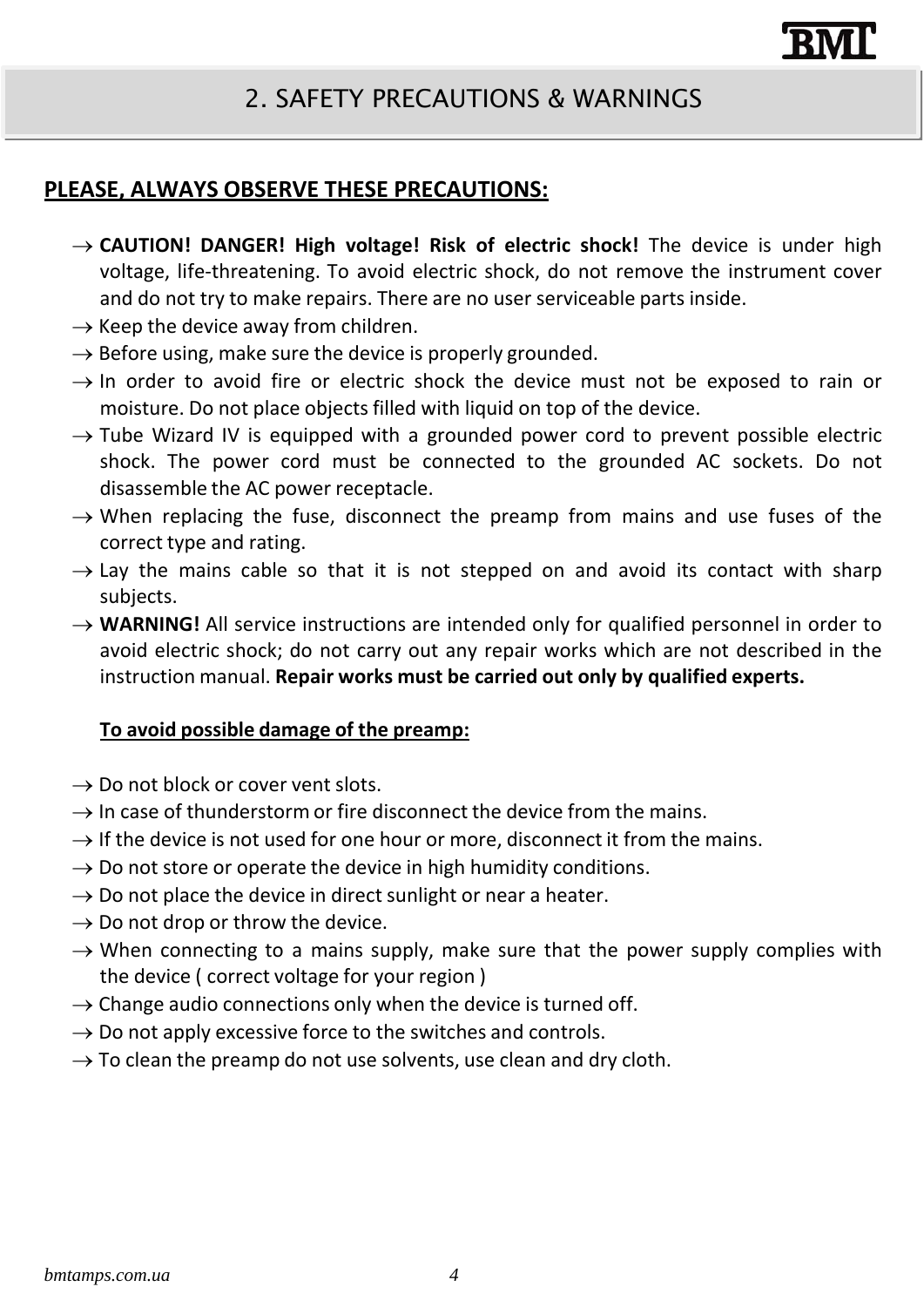## 'RN

### 3. COMPLETE SET

The complete set includes:

- $\checkmark$  The guitar preamp Tube Wizard IV
- $\checkmark$  The power cord
- $\checkmark$  User's manual ( printed or pdf version )

#### 4. GENERAL INFORMATION

The preamp Tube Wizard IV has three separate channels CLEAN, CRUNCH and LEAD and traditional passive EQs with adjustable BASS, MIDDLE and TREBLE, regulators GAIN, VOLUME and SWEEP (regulator of the frequency level). DRIVE MODE switch gives you + 9 options of overload character on LEAD channel. This allows to create a sound which is close to the sound of preamps of many famous amplifiers. SOLO switch lets you adjust the volume while playing. This is a key function during live performances.

Controls in channel lines ( GAIN, SWEEP, BASS, MIDDLE, TREBLE, VOLUME ) perform similar functions in the respective channels. FX MIX control regulates the ratio of signal preamp / effect.

The VOLUME control in MASTER‐section changes the overall volume of the preamp. The preamp is equipped with BUILT‐IN 2 W POWER AMP which allows you to connect the preamp directly to the guitar cabinet, HiFi speaker system or headphones, which is really convenient if you do not have an external power amplifier.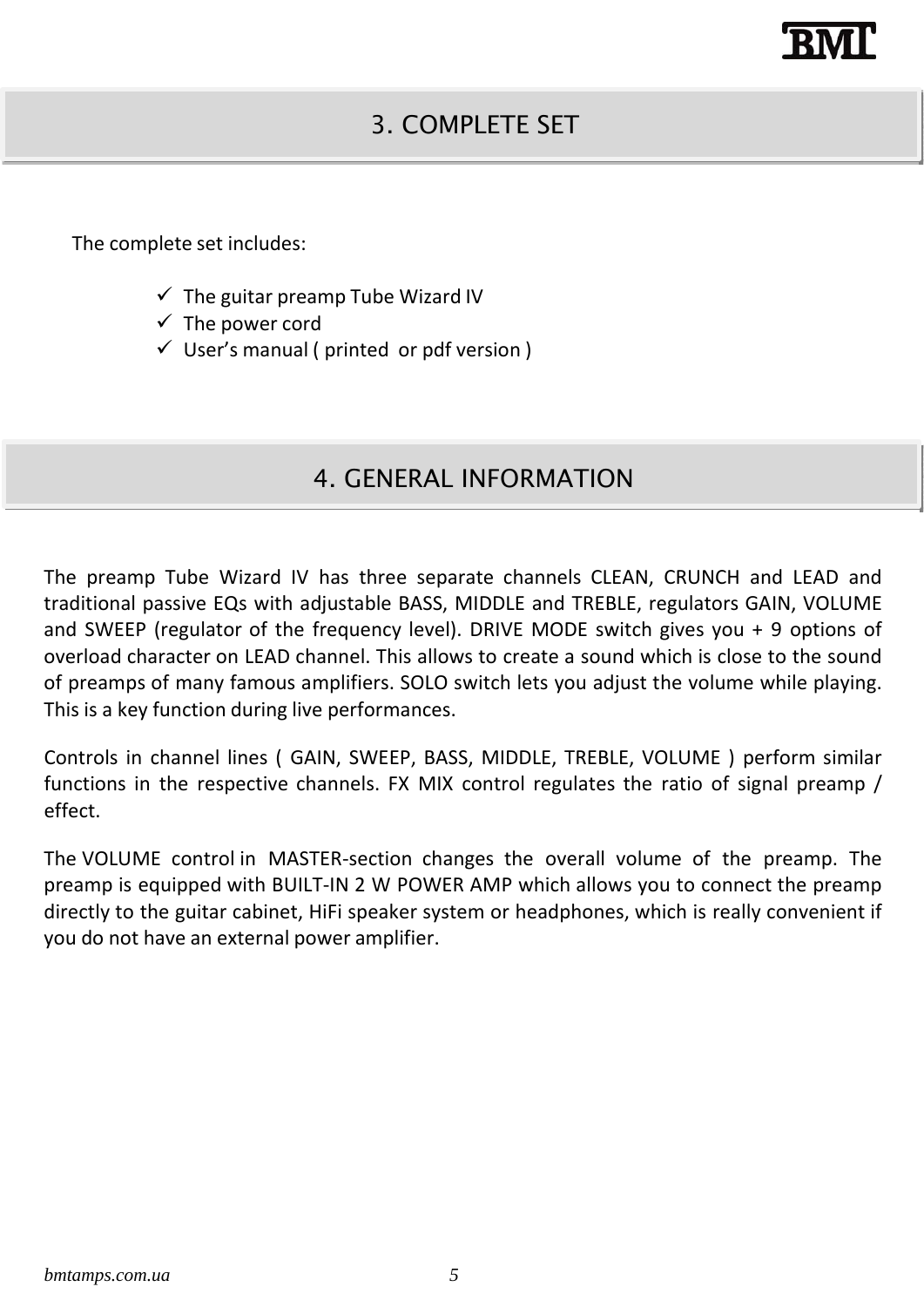### 5. CONTROLS

For convenience, we will explain the controls, using the analogy with the position of the clock (for example: GAIN control in position 11:00).



#### **FRONT PANEL:**

- 1. GAIN (sensitivity) controls not only regulate the total gain and sensitivity of the corresponding channel, but also significantly change the character of the sound. Low settings (7: 00-11: 00) create the most clean and clear timbre with high dynamic range (especially at high frequencies). If the level of control is raised the sound becomes more dense and congested, especially on drive channels.
- 2. SWEEP (shift) control determines the overall sound spectrum of the channel. At low levels (7:00- 11:00) low frequencies are emphasized, at medium (11:00-2:00) the entire frequency range increases evenly, and at high levels (2:00-5:00) high frequencies are highlighted.
- 3. BASS (low) control determines the amount of low frequencies in the output signal of the preamp. Excess of low frequency makes the sound of the instrument illegible and boomy. For clean rhythm tones it is recommended to set the BASS at the middle level (12: 00-2: 00), and for overdrive rhythm tones with high gain at the level 11:30 or less.
- 4. MIDDLE control affects the mid-frequency range of the signal. Strengthening of the midrange allows to create a more "cut-through" and vivid sound. In some cases, it can be used to brighten the guitar sound from the overall sound of the band. Low levels of the control cut midrange frequencies, giving a characteristic sound, often used in heavy music.
- 5. TREBLE (high) control determines the level of treble in the signal and is the most effective of all the timbre regulators. You need to know that TREBLE levels, that are too high or too low, can lead to an unbalanced sound. At high levels of the control (3: 00-5: 00) the sound is bright and "glassy". At low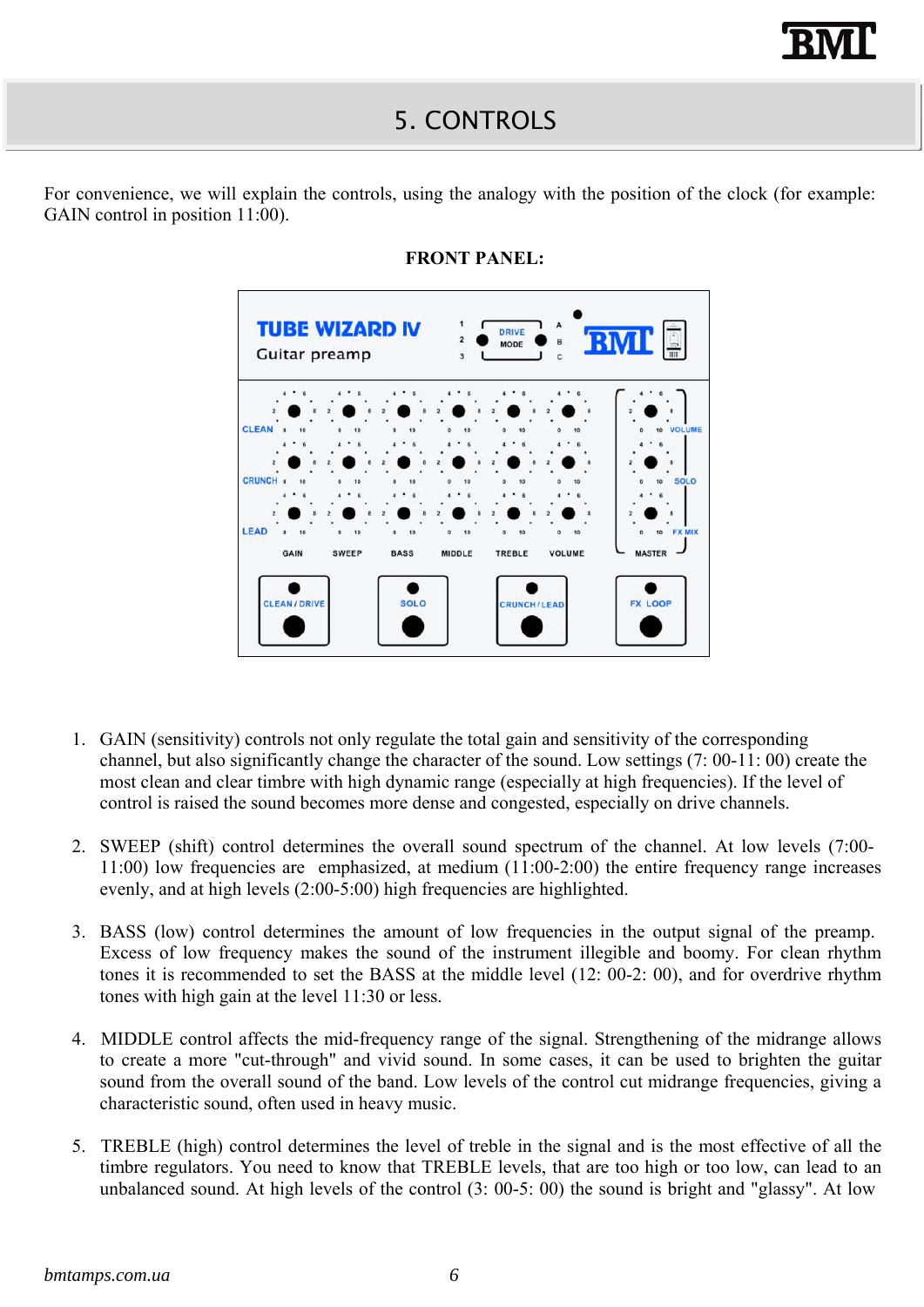

levels  $(7: 00-10: 00)$  the impact of this regulator decreases and the sound becomes "warmer". recommended to use this control with great care, it will give the best results.

- 6. VOLUME control sets volume of the corresponding channel.
- 7. DRIVE MODE switches change the sound on LEAD channel. A / B / C switch changes the timbre of the sound on LEAD channel. 1/2/3 switch changes the character of the overdrive on LEAD channel. Thanks to these switches you can get the sound character which is close to preamps of many famous sound amplifiers. If you want to get a "clean" sound on CRUNCH channel when volume of guitar is decreased, then 1/2/3 switch should be installed in position 1.
- 8. CLEAN / DRIVE and CRUNCH / LEAD footswitches allow to switch between the channels. When CLEAN channel is on, the green LED near the switch CLEAN / DRIVE glows. When CRUNCH channel is on, green LED near the switch CRUNCH / LEAD glows. When LEAD channel is on, the LED turns red.
- 9. SOLO footswitch is used to activate the SOLO mode (change in volume). When you activate SOLO mode, yellow LED near the corresponding switch glows.
- 10. FX LOOP footswitch is used to connect the pedal effects or processors plugged in the loop ( send and return ) of the preamp. When you activate FX LOOP red LED near the switch FX LOOP glows.
- 11. MASTER-section controls: VOLUME sets the level of total volume of the preamp; SOLO changes the level of volume on the corresponding mode when SOLO mode is on; FX MIX sets the ratio of signal of the preamp and effects/processors pluggged in the loop of the preamp. When FX LOOP is on, turning the control clockwise increases the signal level from effect/processor, when installing FX MIX control to the rightmost position the entire signal passes through effect/processor, so loop turns into a serial. If the effects are not used in the loop and the signal is taken from the OUTPUT 2, it is recommended to set the FX MIX control to the leftmost position.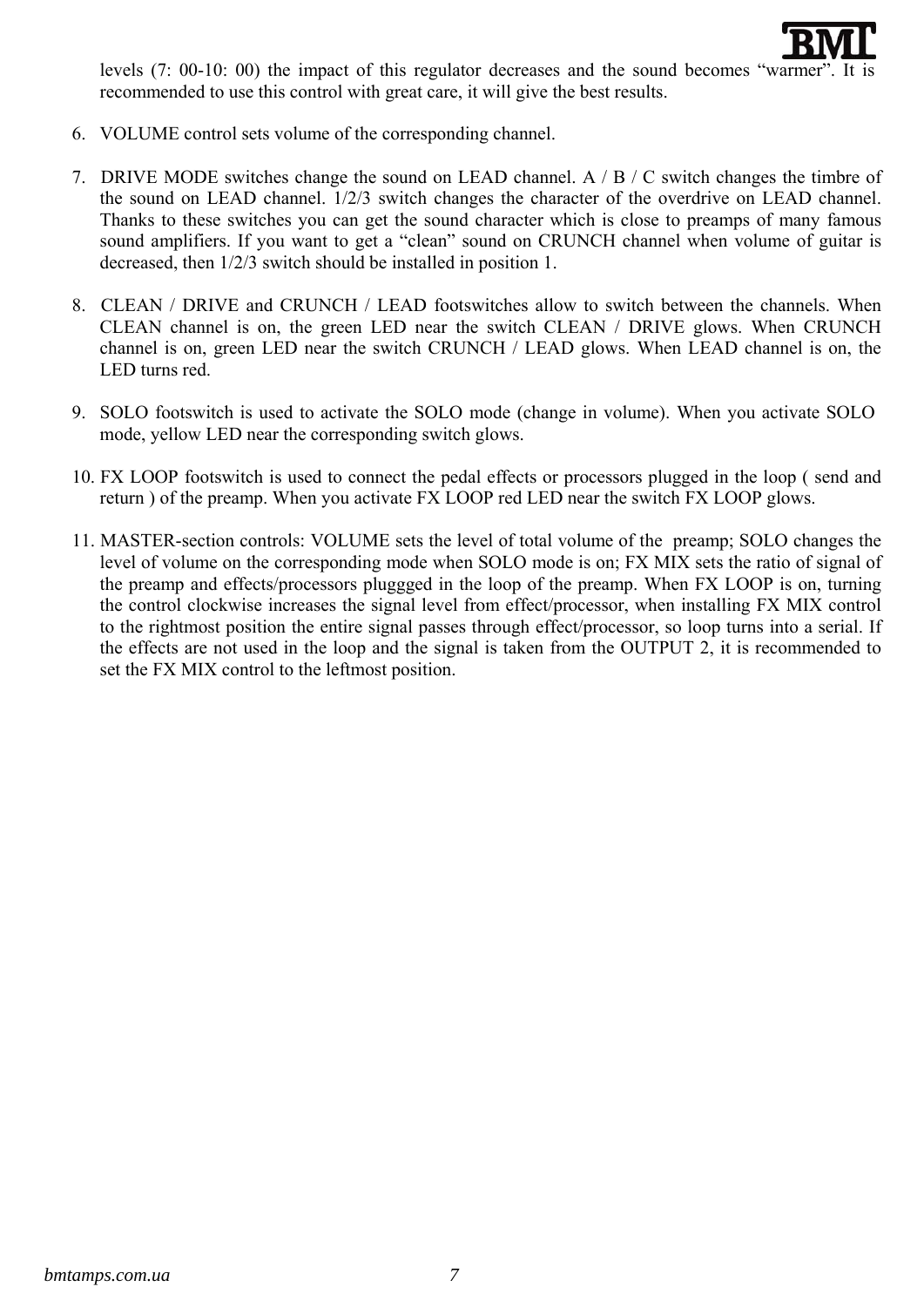



- 12. The power cord is connected to the power receptacle. For safety reasons, the power cord should be connected only to grounded AC sockets with the voltage level used in your country ( Europe – about 220-230V, USA – 120V ). The main fuse compartment is at the top of the power receptacle. Use the 0.3A fuse for Europe, and 0.5A fuse for USA. To replace the fuse, disconnect the device from the mains, push the fuse compartment, replace the fuse and install the cover back into its place.
- 13. TO PHONES OR HiFi CAB output is created to connect headphones or HiFi speaker system, and also the mixing console or to the digital audio interface. The main feature of this output is that it emulates the sound of a full PA system.

In this output connections are made **only with stereo jacks to avoid damaging the preamp.**

- 14. TO GUITAR CAB output is for connection of the preamp to the guitar cabinet.
- 15. OUTPUT 2 connects the preamp to the input of the power amplifier or to the RETURN of guitar amp (depending on the type of amplifier). Use only OUTPUT 2 for connection with the external power amp , when the effects are plugged in in the loop, for connection to the mixer / digital audio interface - only TO PHONES OR HiFi CAB output.
- 16. The OUTPUT 1 OR SEND serves to connect the preamp to the input of an external power amplifier, to the RETURN of guitar amp or to the input of the external effect / processor. The level of signal to the external effects adjusts with the VOLUME MASTER-section control. The level of signal from OUTPUT 1 is about 3 times less than from the OUTPUT 2.
- 17. RETURN input (return of an effect) is used to connect the external effect / processor.
- 18. INPUT is meant for guitar connection.
- 19. POWER switch is designed to connect the preamp to the mains. Power is on, when the switch is set to ON position.
- 20. PHONES OR HiFi CAB / GUITAR CAB switch is used to select the type of load. When the switch is in the PHONES OR HiFi CAB position, connect the phones or HiFi speaker system to the TO PHONES OR HiFi CAB output. When the switch is in GUITAR CAB position, connect the guitar cab to the TO GUITAR CAB output. If the guitar cabinet is not used, it is recommended to set the switch to PHONES OR HiFi CAB.